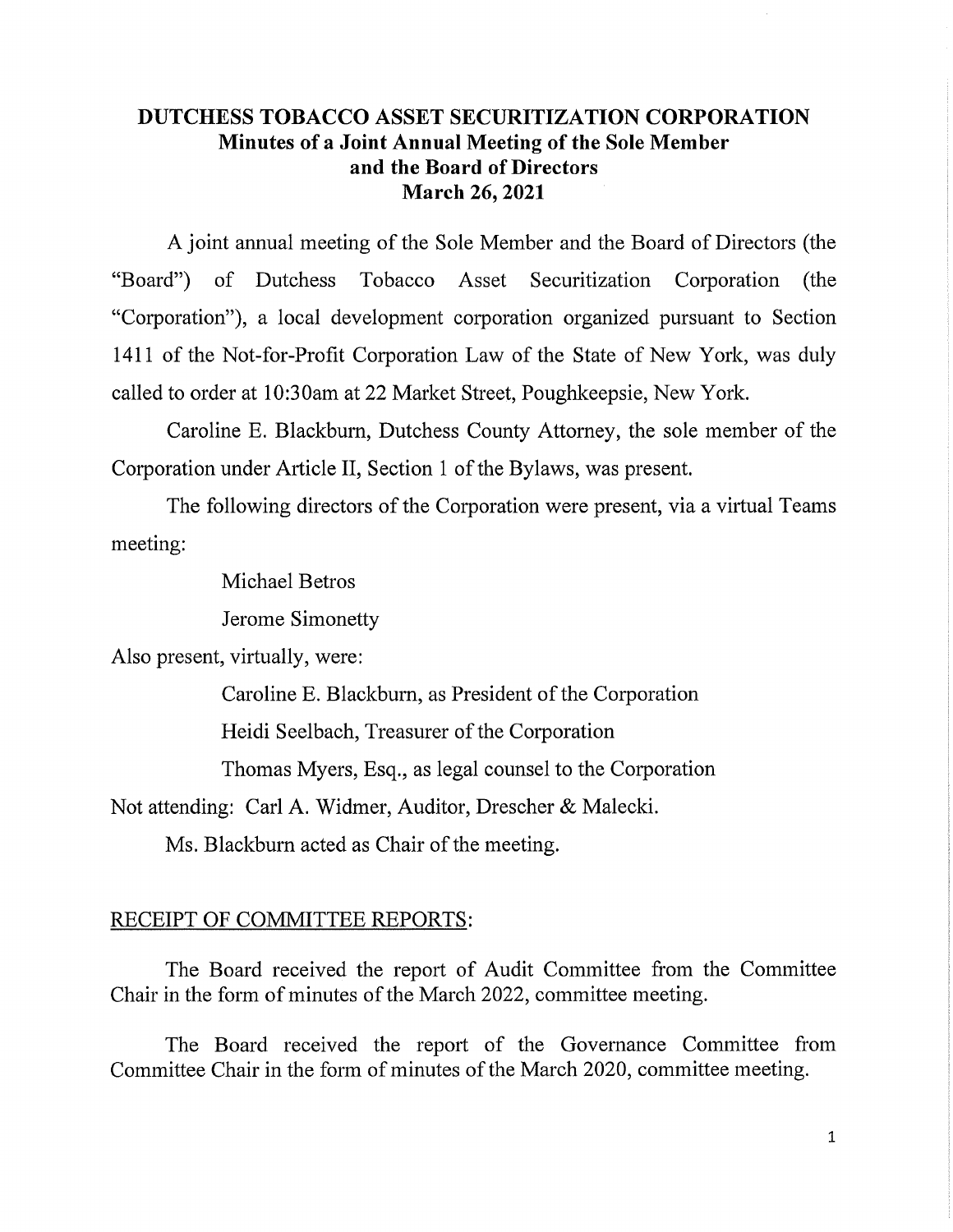The Board received the report of the Finance Committee from the Committee Chair in the form of minutes of the March 2020, committee meeting.

### APPROVAL OF FINANCIAL REPORT FOR 2020:

The financial statements of the Corporation for the fiscal year ended December 31, 2020, audited by Drescher & Malecki, and approved by the Audit Committee were presented to the meeting and reviewed by the Sole Member and the Board of Directors.

The Sole Member introduced for adoption by the Board, and the Board approved the adoption of the following resolution:

#### **Member Resolution 3/21-1**

RESOLVED, that the financial statements for the fiscal year ended December 31, 2020, as present to the meeting, are accepted by the Sole Member as the Annual Report of Directors under Section 519 of the Not-for-Profit Corporation Law.

### RATIFICATION OF ACTIONS BY THE BOARD OF DIRECTORS:

The Sole Member introduced for adoption by the Board, and the Board approved the adoption of the following resolution:

#### **Member Resolution 3/21-2**

RESOLVED, that any and all actions heretofore taken by the directors or officers of the Corporation, for and on behalf of the Corporation, are hereby ratified, confirmed and approved in their entirety, and it is further

RESOLVED, that the directors and officers of the Corporation be, and the same hereby are, authorized, empowered and directed to do all things and acts and to execute all documents as may be necessary or advisable and property cany on the business of the Corporation.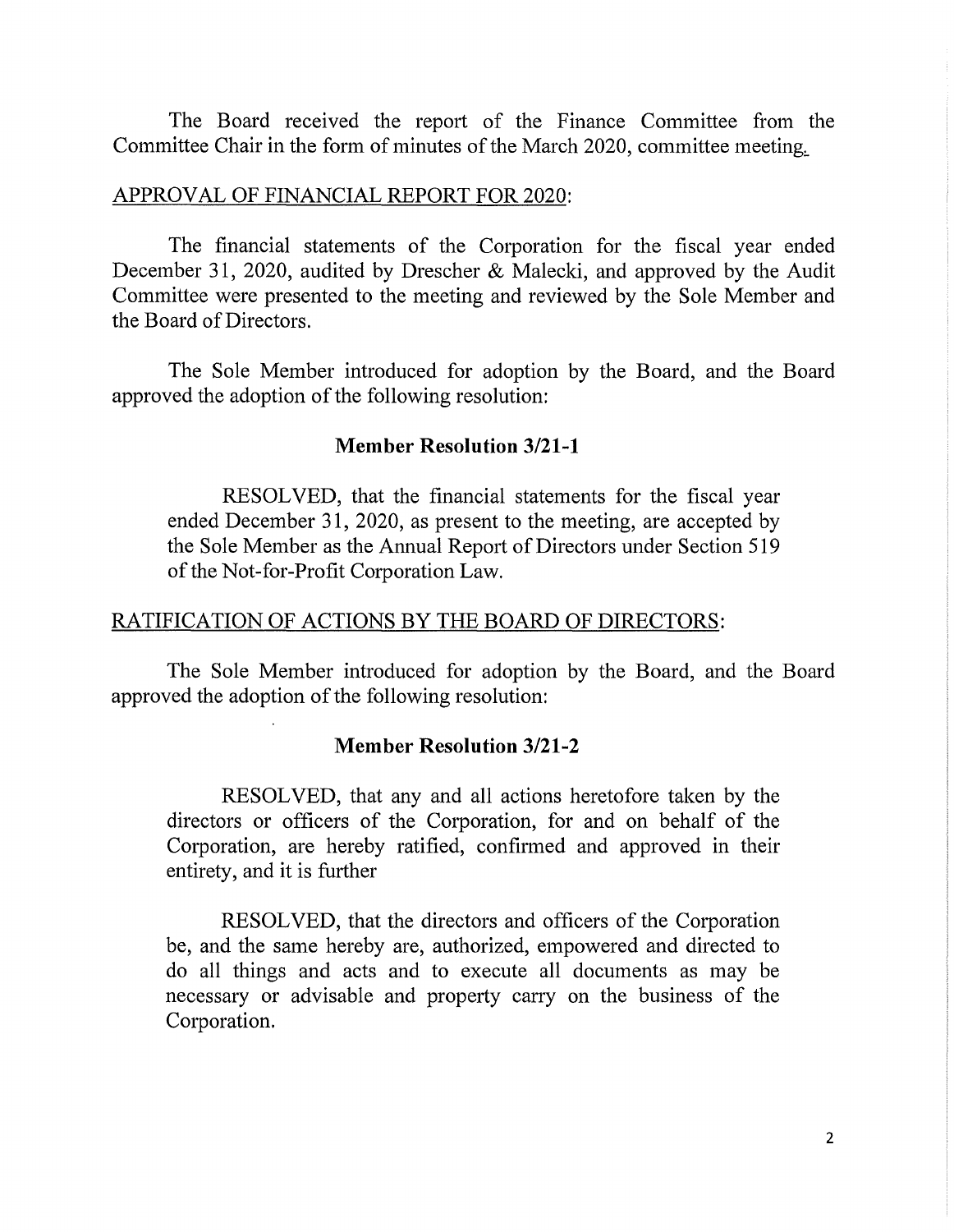## ELECTION OF OFFICERS:

Upon motion duly made and seconded, the directors unanimously adopted the following resolution:

## **Board Resolution 3/21-1**

RESOLVED, that the following persons are elected to serve in the offices as set forth next to their names until their respective successors are elected and qualify or until their earlier resignations:

| NAME                  | TITLE                                    |
|-----------------------|------------------------------------------|
| Caroline E. Blackburn | President                                |
| Jerome A. Simonetty   | Vice President and Secretary             |
| Heidi Seelbach        | <b>Treasurer and Assistant Secretary</b> |
| Michael Betros        | Chairman of the Board                    |

## APPOINTMENT OF COMMITTEE MEMBERS:

Upon motion duly made and seconded, the directors unanimously adopted the following resolution:

# **Board Resolution 3/21-2**

RESOLVED, that Michael Betros and Jerome Simonetty are appointed as members of the audit, finance and governance committees, all until their respective successors are appointed or until their earlier resignations.

## APPPOINTMENT OF COMMITTEE CHAIRS:

Upon motion duly made and seconded, the directors unanimously adopted the following resolution: